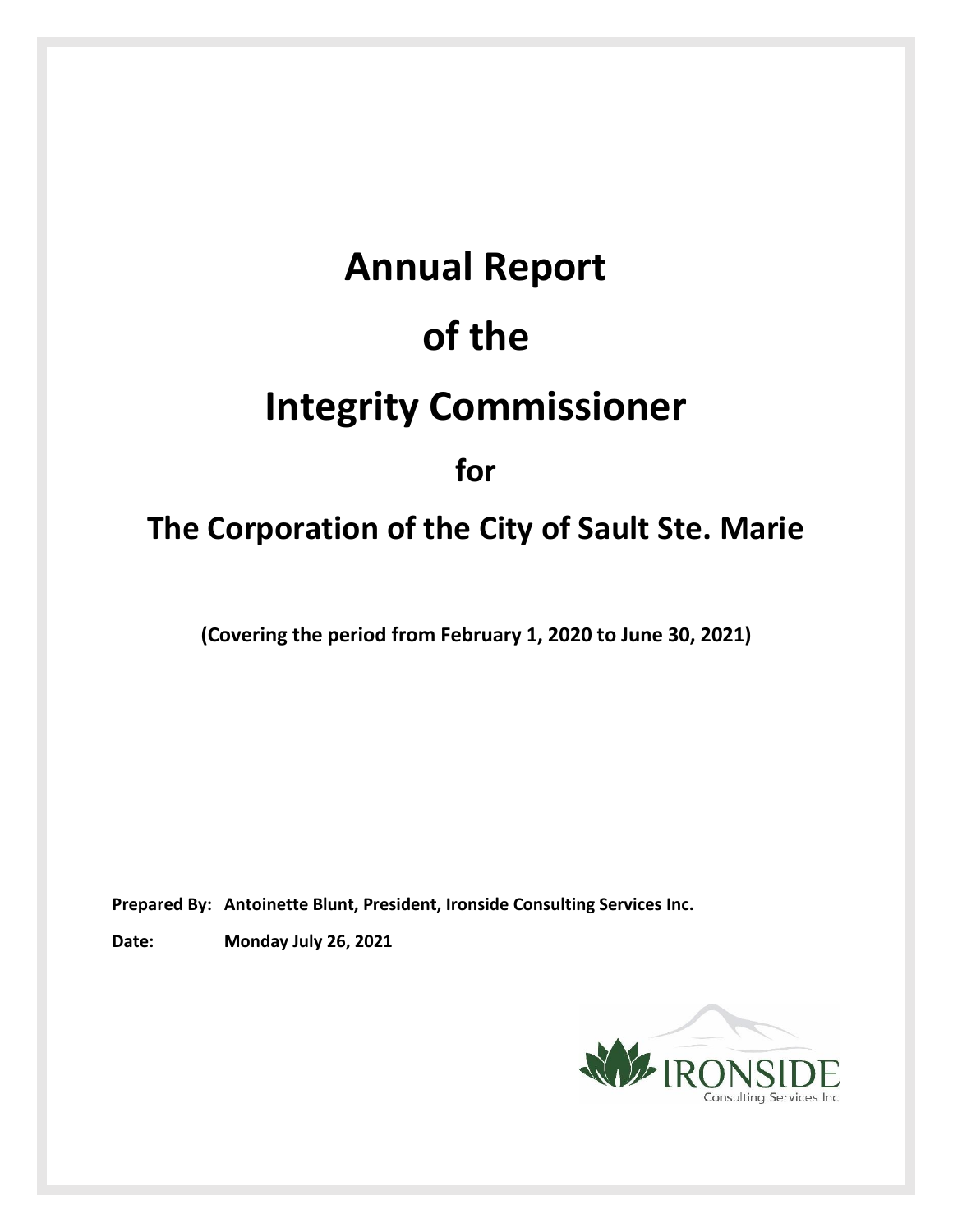## Table of Contents

| Preliminary Review of Complaint Alleging Violation of Code of Conduct by Mayor Provenzano3  |  |
|---------------------------------------------------------------------------------------------|--|
| Participation in AMO's Survey: Strengthening Accountability for Municipal Council Members 3 |  |
|                                                                                             |  |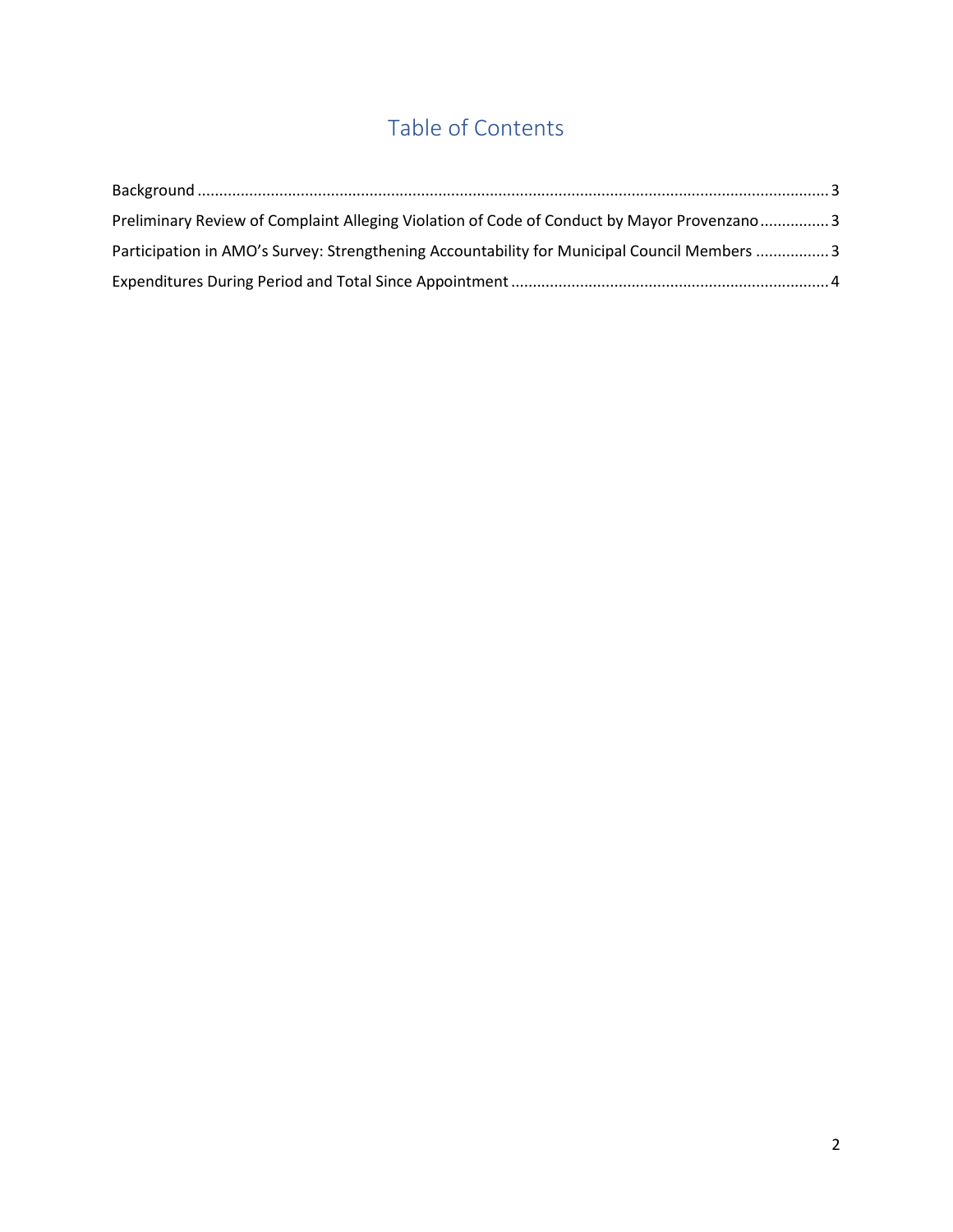#### <span id="page-2-0"></span>Background

On May 1, 2018, the Council of the Corporation of the City of Sault Ste. Marie, appointed Antoinette Blunt, President, Ironside Consulting Services Inc. as the City's first Integrity Commissioner. The period of appointment was from May 1, 2018 until December 31, 2020. This appointment was extended by mutual agreement of the parties, on December 14, 2020 until March 31, 2023. This report represents the services provided from February 1, 2020 until June 30, 2021.

### <span id="page-2-1"></span>Preliminary Review of Complaint Alleging Violation of Code of Conduct by Mayor Provenzano

A request for an investigation into the conduct of Mayor Provenzano, was received on October 8, 2020. The allegations included, improper use of City resources; use of City property for personal use; improper influence on staff and improper use of influence. The Integrity Commissioner concluded that none of these allegations were substantiated. The Integrity Commissioner finds there are no grounds for an inquiry. And found that Mayor Provenzano did not violate the Code of Conduct for Members of Council and Local Boards, By-law 2017-242, dated 11 December 2017, as amended.

#### <span id="page-2-2"></span>Participation in AMO's Survey: Strengthening Accountability for Municipal Council Members

The Integrity Commissioner responded to the above noted AMO survey prior to the closing date of July 15, 2021. One statement noted that Municipalities are required to develop codes of conduct for members. Currently, Codes of Conduct for Members of Council rules about:

- Gifts, benefits and hospitality
- Respectful conduct
- Confidential information
- Use of municipal property and equipment
- Any other subjects the municipality wishes to include

Respondents were asked if there are other things that municipalities should be required to address in their codes of conduct. The Integrity Commissioner responded stating, not specifically, but what would be beneficial is developing a "Guide to Code of Conduct", for reference to enhance understanding; to promote a higher standard of conduct and ensure consistency. Also, consider expanding the definition in the Act or requirement for compliance and what it means; consider a legislated Code of Conduct that is applicable to all municipalities that clearly delineates between governance versus operations and roles of staff versus roles of elected or appointed members.

Another statement noted that currently, if a Council member violates the Code of Conduct, Council may reprimand the member or suspend the member's rate of pay for up to 90 days. The Association of Municipalities of Ontario (AMO), has made recommendations to improve accountability for members of council, including suggestions for increased penalties for code of conduct violations. Respondents were